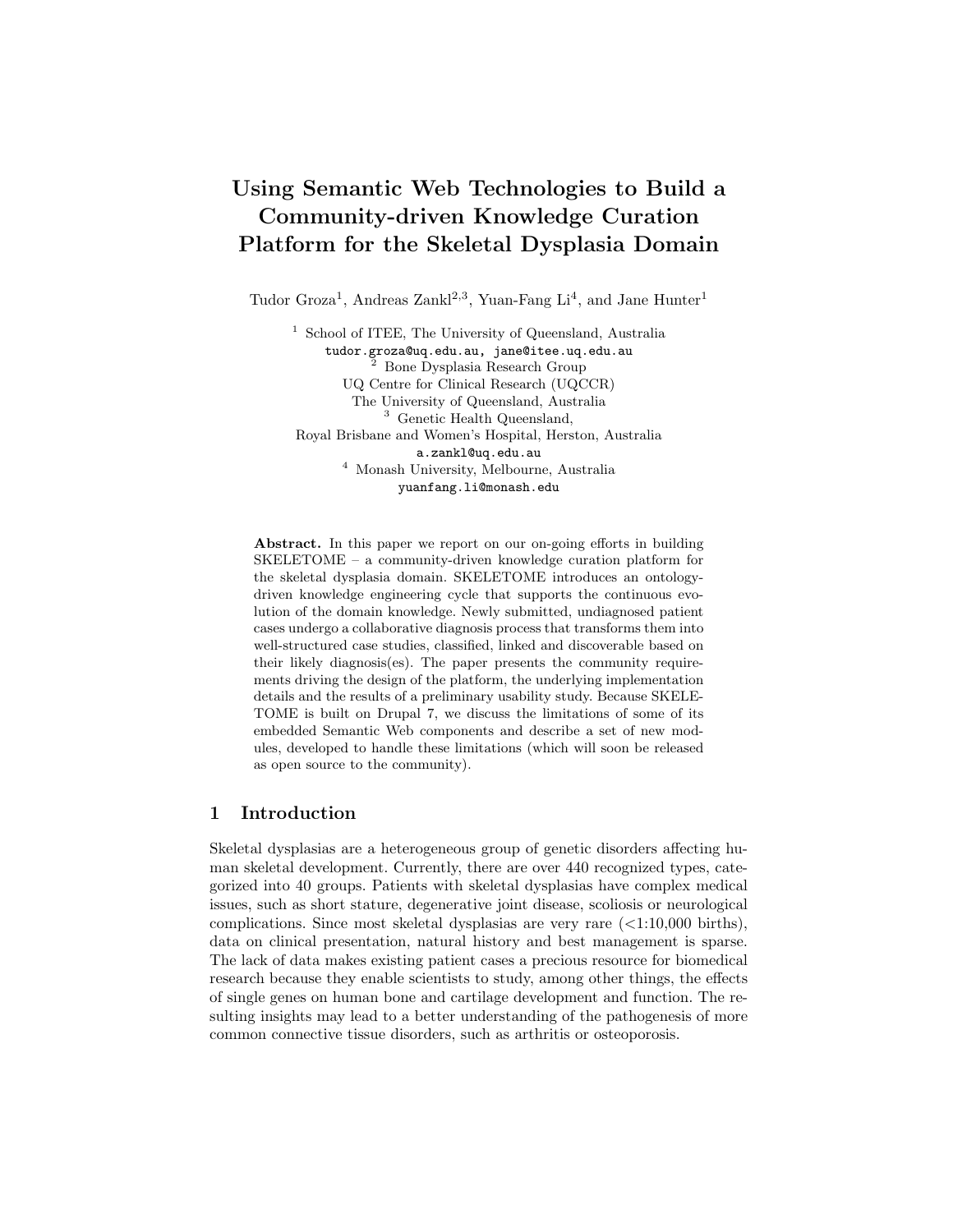Unfortunately, due to the intrinsic complexity of dysplasias, correct diagnosis is often difficult. At the same time, only a few centres worldwide have the necessary expertise in diagnosis and management of these disorders. On the other hand, the identification of many skeletal dysplasia-causing genes and subsequent studies of their functions and interactions have led to an explosion in the knowledge of bone and cartilage biology. The biomedical literature now contains a large amount of information about individual genes and gene interactions, but it is often difficult to grasp how these interactions work together in a broader context (such as skeletal dysplasias). In turn, the focus on specific patient cases or genes makes it difficult to identify etiological relationships between skeletal dysplasias, or to recognise clinical or radiological characteristics that are indicative of defects within a specific molecular pathway.

The International Skeletal Dysplasia Society  $(ISDS)^5$  has attempted to address some of these problems with its Nosology of Genetic Skeletal Disorders [1]. Since 1972, the ISDS Nosology lists all recognised skeletal dysplasias and tries to group them by common clinical-radiographic characteristics and/or molecular disease mechanisms. The ISDS Nosology is revised every 4 years by an expert committee and the updated version is published in a medical journal, being widely accepted as the "official" nomenclature for skeletal dysplasias within the biomedical community. While the content is invaluable, the format of the Nosology has several short-comings, including: (i) an inflexible classification scheme – each disorder being listed in one group based either on its clinical radiographic appearance or on its underlying molecular genetic mechanism; (ii) limited amount of cross-referenced information – each entry contains only the Online Mendelian Inheritance in Man (OMIM) number [2], the chromosome locus and the gene name, without being linked to widely used semantic data repositories, like the Gene Ontology [3] or UniProt [4], which would allow users to study further up-to-date relevant information; and most importantly, (iii) the lack of a shorter publishing cycle – the content quickly becomes outdated, as genes or disorders discovered after the publication date can no longer be included until the next revision (4 years later).

In addition to the above-mentioned Nosology issues, collaboration among experts is also adversely affected by a lack of an appropriate tool support. Currently, the community uses the ESDN (European Skeletal Dysplasia Network) Case manager $<sup>6</sup>$  and Google mailing lists to share information and to exchange</sup> and discuss patient cases. Neither of these provides an ideal collaboration environment. While ESDN provides a structured (form-based) discussion forum to support the diagnosis process, mailing lists are merely long threads of free text. Leaving aside the complete lack of any formal representation or semantics, a major issue is the inability to transfer knowledge or provide links between the rich pool of patient reports and the ISDS Nosology.

In this paper we report on the efforts of the SKELETOME project<sup>7</sup>, which aims to develop a community-driven knowledge curation platform for the skele-

 $5$ http://www.isds.ch/

 $^6$  https://cm.esdn.org/

 $^7$  http://itee.uq.edu.au/~eresearch/projects/skeletome/index.html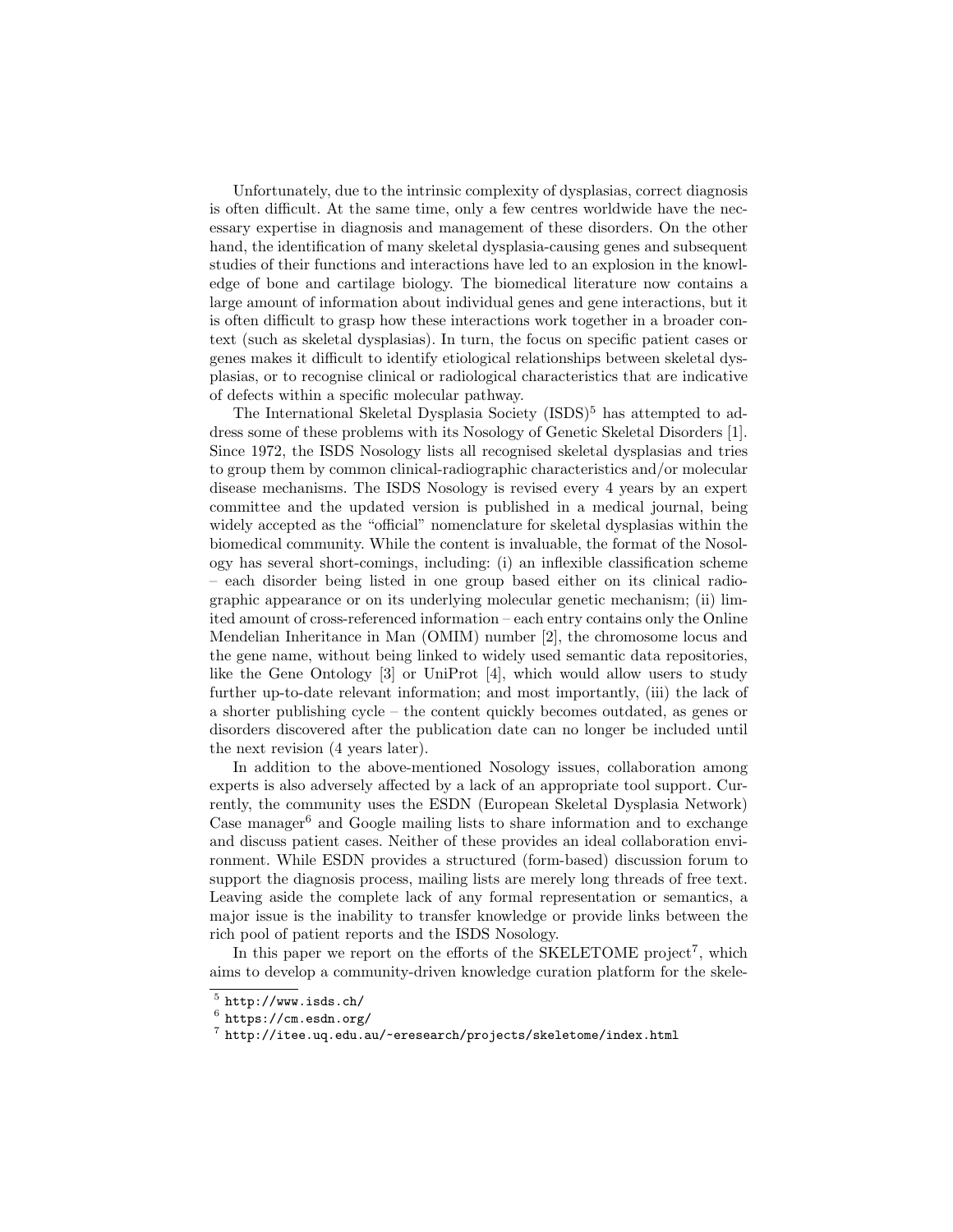tal dysplasia domain. The SKELETOME platform<sup>8</sup> introduces an ontologydriven knowledge engineering cycle that supports the continuous evolution of the knowledge captured in the ISDS Nosology from existing patient studies, thus transforming into a living knowledge base. Concurrently, this knowledge informs the collaborative decision making process associated with newly arriving cases. Moreover, the underlying SKELETOME ontologies represent a foundational building block for linking to external resources and a mechanism for facilitating knowledge extraction and reasoning. SKELETOME is being developed by extending Drupal  $7<sup>9</sup>$  with additional Semantic Web components to enable seamless and semantic-aware collaborative input, sharing and re-use of data and information among the experts in the field. The knowledge engineering cycle, together with the set of new Semantic Web Drupal modules (and some lessons learned from the existing ones) represent the main contributions of this paper.

The remainder of the paper is organized as follows. Section 2 describes the representational and functional requirements supporting the SKELETOME platform. Section 3 provides a detailed overview of the SKELETOME components and information flow. In Section 4 we discuss the preliminary evaluation, and before concluding in Section 6, we analyze some of the existing related efforts in Section 5.

# 2 Requirements

Since genetic disorders are typically quite rare, a global network of patients, clinicians and researchers is necessary to accumulate the critical mass of data and knowledge needed to address some of the greatest challenges in medical genetics, i.e., the development of evidence-based clinical management guidelines, the study of genotype-phenotype<sup>10</sup> correlations and the identification of disease modifier genes. Skeletal dysplasias are an ideal topic for a global medical collaboration network as the number of medical conditions is relatively small and well defined and there is an existing, tightly-knit and motivated community of clinicians and scientists willing to contribute, share and exchange case studies, data, diagnoses and clinical information.

Recognition of this opportunity, led to the establishment of the SKELE-TOME project – a collaboration between information scientists, Semantic Web researchers and clinical geneticists, led by the University of Queensland. In addition to a Web-based framework for enabling and encouraging the international skeletal dysplasia community (researchers, experts, clinicians) to contribute content, the most important requirements for the project (which emerged from direct discussions with the community) are the following:

Common terminology. The diagnosis and management of skeletal dysplasias depends on highly specialised domain knowledge across a number of disciplines (radiography, genetics, orthopaedics), which is not easily comprehensible

 $^8$  http://skeletome.metadata.net/skeletome

 $^9$  http://drupal.org/drupal-7.0

 $10$  Genotype refers to the genetic information of an individual, while phenotype describes the actual observed properties of an individual, such as morphology or development.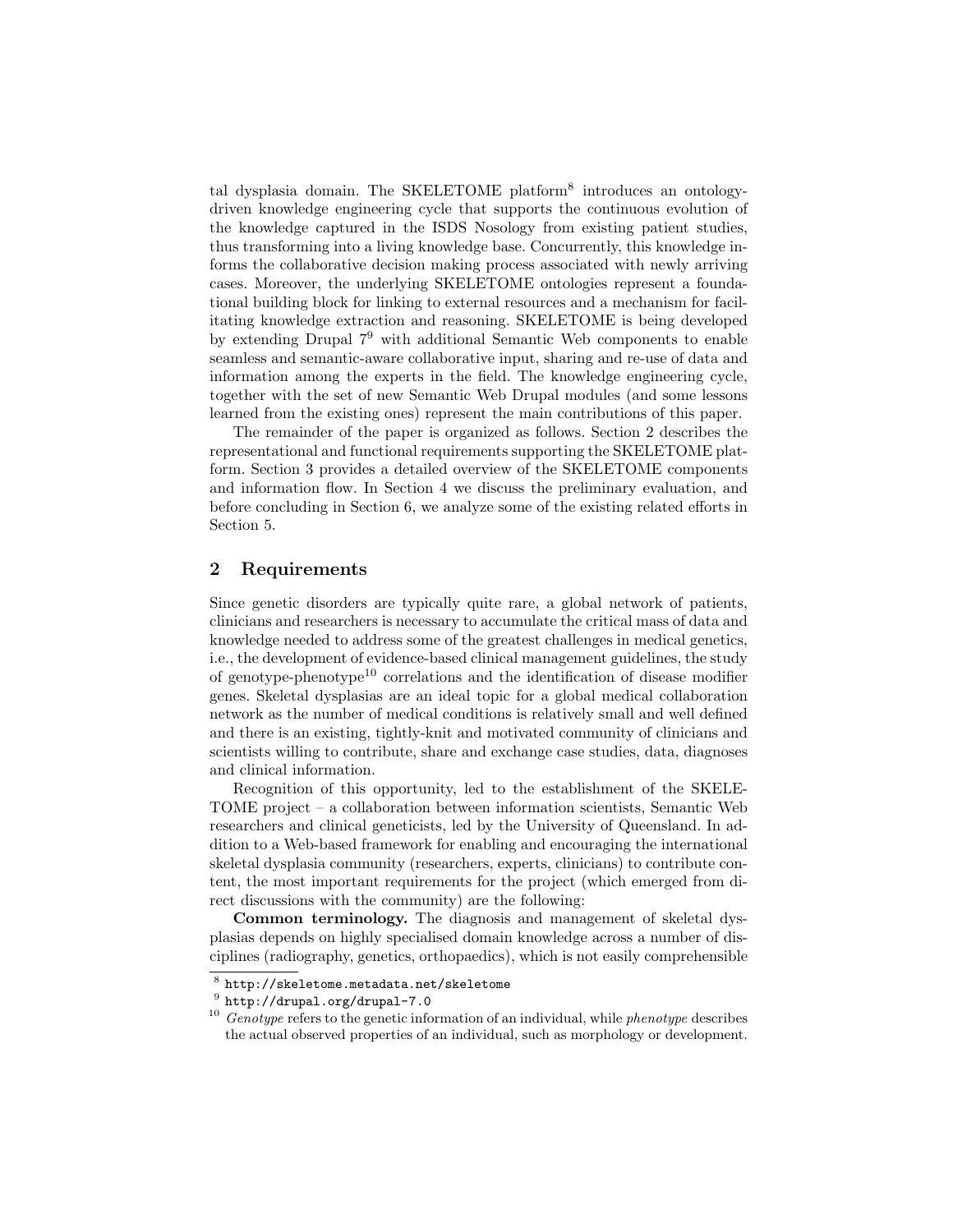to individual communities or hospitals. In order to enable the exchange of knowledge between experts (across languages and disciplines), a common terminology is required, hence leading to a shared conceptualisation of the domain.

Data integration. Large datasets containing rich information on molecules (genes, proteins) already exist and the information relevant to skeletal dysplasias needs to be extracted and cross-referenced with the clinical data and knowledge produced by SKELETOME. The data cross-reference requires integration both at conceptual level, as well as, at actual data and instance level.

Privacy and access control. Actual patient studies and reports need to be visible only to the experts participating in the decision making process. Moreover, sensitive patient data (e.g., name, address, relatives) should only be accessible to the case initiator.

Knowledge transfer and sustainable knowledge evolution. The knowledge collectively acquired from the anonymized pool of patients represents a valuable asset from the conceptual perspective of the domain (materialized in the ISDS Nosology). Consequently, a seamless transfer of this knowledge is required to enable the dynamic and continuous evolution of the conceptual domain.

Capturing provenance and expertise. The contributed content may take several forms, ranging from personal observations to scientific publications. Independently of the form, SKELETOME requires a mechanism to keep track of the provenance of the data and knowledge, in order to ensure proper privacy and access control. It also needs to provide a measure of certainty of derived data and to leverage expertise from the content and to streamline the delivery of the most relevant information to the most appropriate person.

In order to support the above requirements, the SKELETOME platform provides the following services: (i) a collaboration environment for experts to exchange knowledge and patient cases and to build a repository of patient case studies linked to related evidence and Web resources (e.g., publications, radiographic data, gene databases, etc); (ii) a set of ontologies that capture the domain knowledge and underpin the platform; (iii) semantically enhanced content annotation and integration services; (iv) ontology-driven text processing of publications leading to rich semantic annotations; (v) enhanced image search and retrieval via ontology-based annotation; (vi) reasoning on anonymised patient data for semi-automated decision making.

# 3 The SKELETOME platform

The innovative aspect of the SKELETOME platform is the ontology-driven knowledge engineering cycle, introduced to bridge the current knowledge about the domain (partly captured in the ISDS Nosology) to the continuously growing pool of patient cases. The engineering cycle consists of two concurrent phases: (1) semantic annotation of patient instance data, and (2) ontology learning from patient instance data.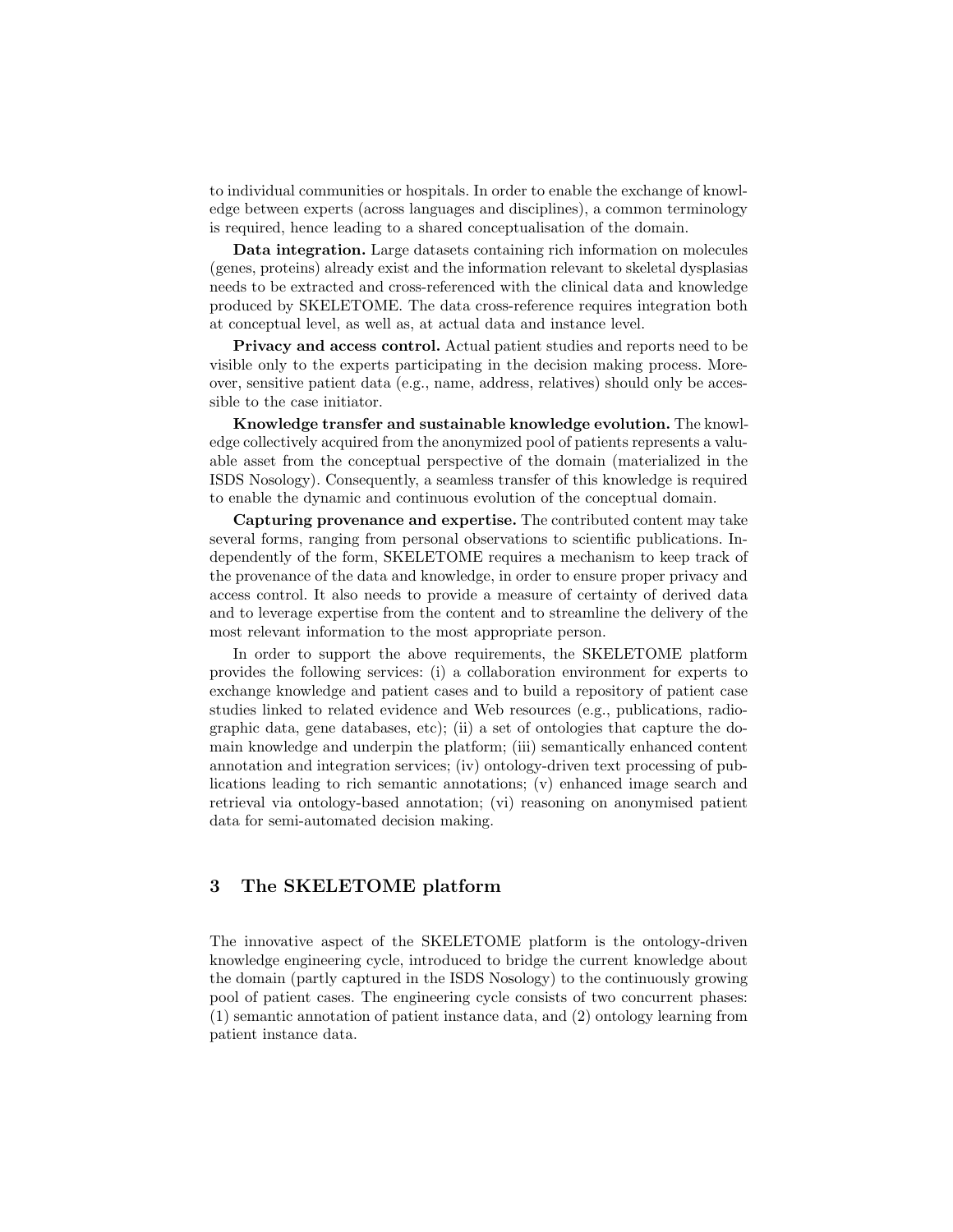

Fig. 1. The high level architecture of the SKELETOME platform.

We developed the Bone Dysplasia ontology<sup>11</sup> to overcome the short-comings of the ISDS Nosology and to describe the relations between bone dysplasias and the genotype and phenotype characteristics. The ontology is used to semanticallyenrich patient reports and the associated X-Ray imagery. Additionally, in conjunction to two auxiliary ontologies (the Patient<sup>12</sup> and Context<sup>13</sup> ontologies), which capture patient and provenance information, we use the Bone Dysplasia ontology to enhance the collaborative diagnosis process. The resulting (RDF) instance data is then used in the reasoning process to propose novel genotype and phenotype characteristics to be associated to bone dysplasias, and hence support the collaborative knowledge curation and the evolution of the conceptual knowledge of the domain.

Fig. 1 depicts a high level overview on the SKELETOME architecture. The upper part of the architecture, including also the front-end, is developed using Drupal 7 and contains two main components (implemented via several Drupal modules): (i) the collaborative knowledge curation component, responsible for generating Drupal pages associated to ontology concepts, in addition to generating tagging vocabularies from the underlying ontologies, and (ii) the collaborative diagnosis component, responsible for capturing the information exchanged by the experts in the diagnosis process (i.e., diagnosis creation and rating or open discussions on diagnoses). The lower part of the architecture consists of the ontology-driven services, developed via a set of servlets hosted in Tomcat and using OpenRDF Sesame as RDF triple store. The Integration service bridges the Drupal world to the RDF back-end by managing several Drupal hooks on

 $11$  http://purl.org/skeletome/bonedysplasia

<sup>12</sup> http://purl.org/skeletome/patient

<sup>13</sup> http://purl.org/skeletome/context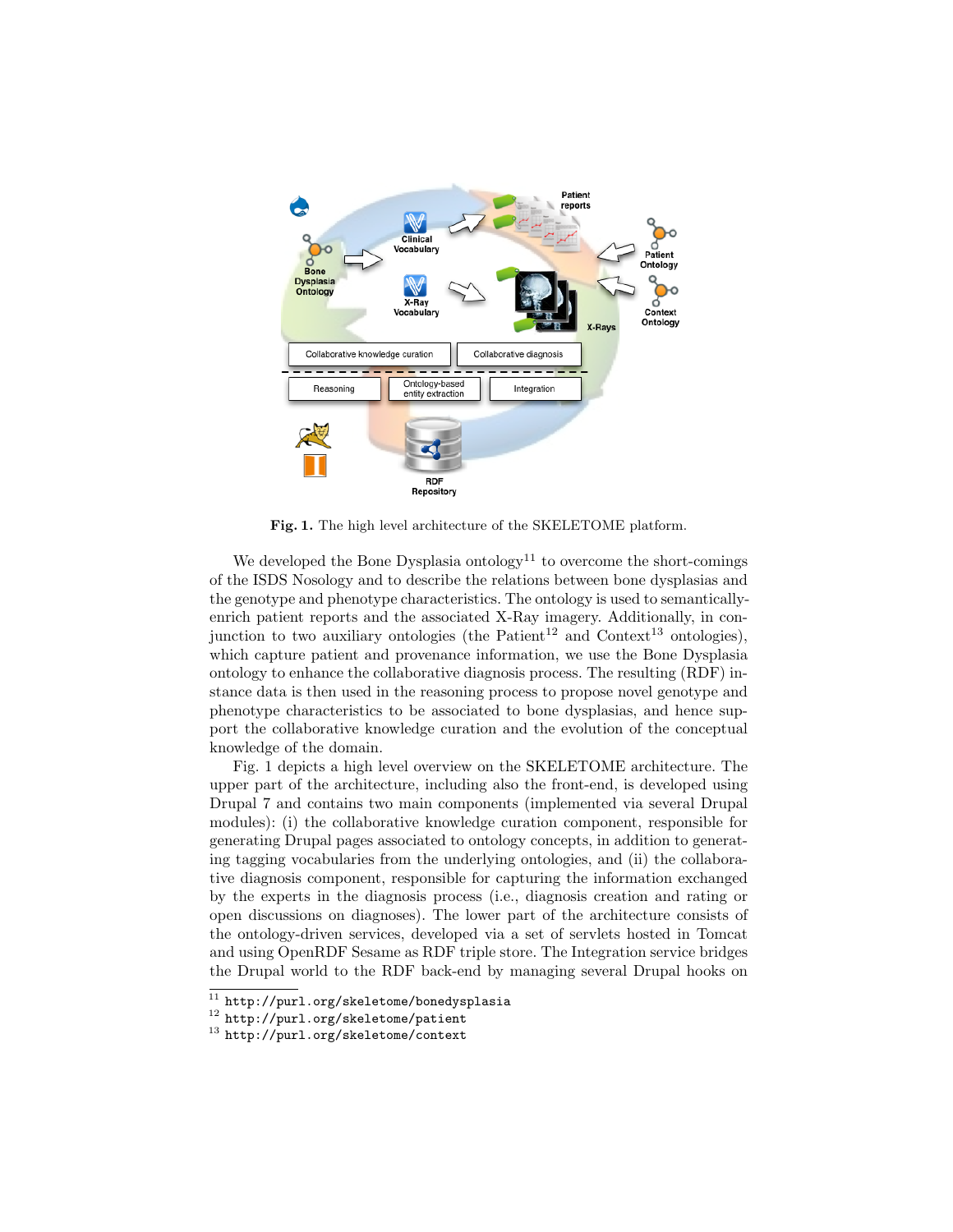

Fig. 2. A snippet of the Bone Dysplasia Ontology. The upper part of the ontology describes the genotypic information of bone dysplasias. The lower part relates bone dysplasias to phenotypic characteristics.

certain content types (or pages), e.g., Bone Dysplasia or Patient. Its role is to keep the RDF triple store in sync with the Drupal data, in addition to ensuring that no sensitive patient data is stored in the back-end. The other two services, i.e., Ontology-based entity extraction and Reasoning, have self-explanatory roles.

In the following sections we describe the underlying mechanisms used to develop the knowledge engineering cycle by means of the requirements introduced in the previous section. From a technical perspective we also identify some of the short-comings of the current Drupal 7 RDF support.

## 3.1 Common terminology and data integration

As mentioned in Section 1 the ISDS Nosology has a rigid structure and only partially covers the genotype information of the domain. More concretely, it merely lists the skeletal dysplasias, the genes responsible for the diseases and their locus, which leads to a poor description of the domain. Elements such as the gene mutation information and the radiographic or phenotypic characteristics are unfortunately ignored. For example, if we consider the Stickler syndrome, the ISDS Nosology only lists COL2A1 as the responsible gene, and it does not mention that it might be caused by a Missense mutation in the gene (leading to a Glycine substitution with Arginine on position 219), or that some of the phenotypic characteristics are Myopia and Cleft palate, or that radiographically it can be characterized by Dolichocephaly.

To overcome these issues, and to extend the existing common terminology used by the community, we developed the Bone Dysplasia ontology (that defines more than 1200 concepts) to capture all the relevant knowledge by integrating and re-using well known ontologies, such as NCI Thesaurus [5], Human Phenotype Ontology (HP) [6] or the REAMS ontology<sup>14</sup> – describing radiographic features. Fig. 2 depicts a snippet of the ontology, showing the relation between

 $14$  http://d-reams.org/?page\_id=84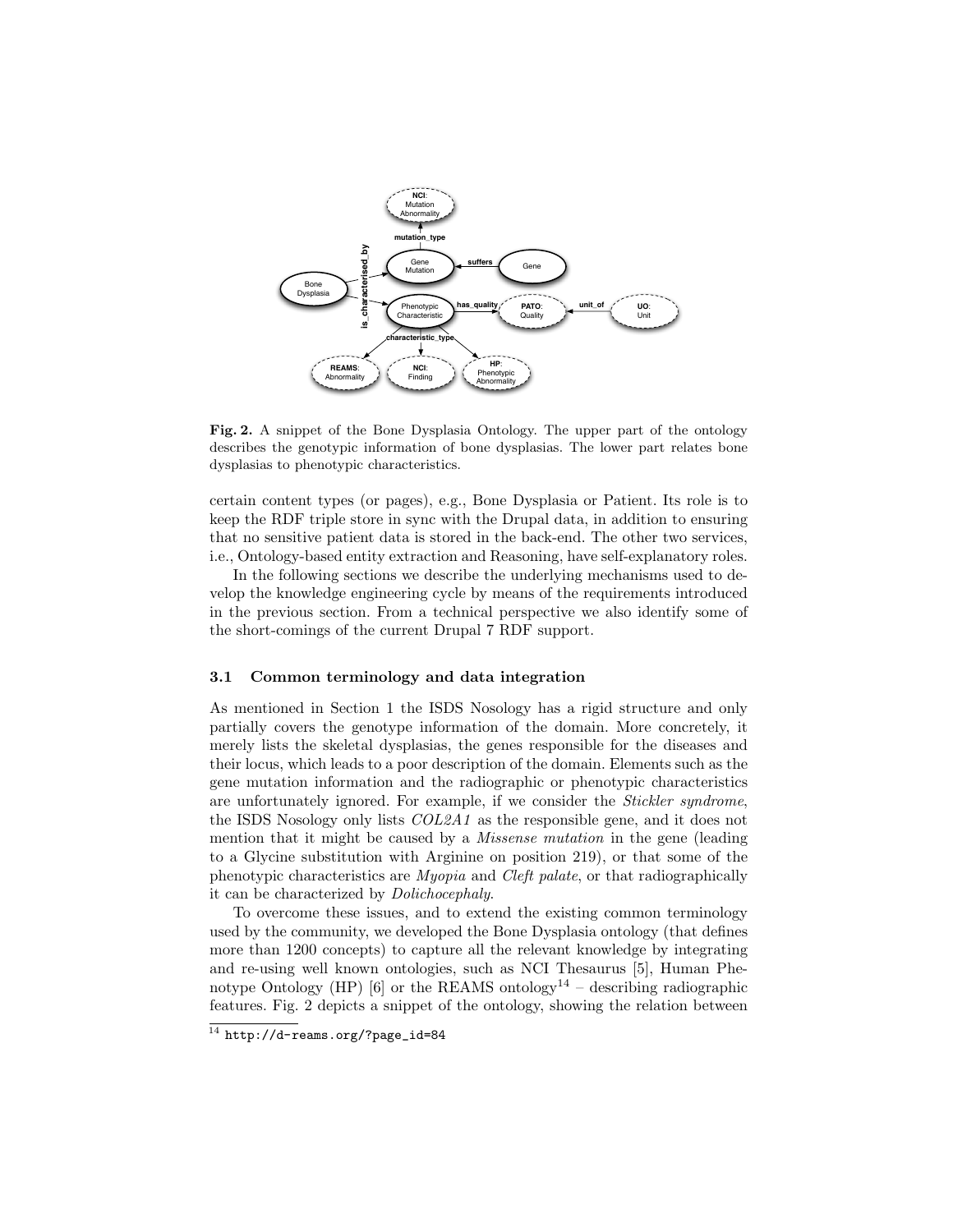

Fig. 3. A snippet of the Patient Ontology. The direct relations between Patient and the other three concepts are reified in order to capture the context in which their are materialized.

the root Bone Dysplasia class (further sub-classed by 40 bone dysplasia groups and then by specific skeletal dysplasias) and the Gene Mutation and Phenotypic Characteristic classes. As opposed to the ISDS Nosology, our Gene Mutation class provides the ground for encoding richer information about the characteristics of the mutation, e.g., type, position, original and mutated content. Similarly, the Gene class is linked (via annotation properties) to OMIM, MesH, UMLS and UniProt. These are only two examples where the ontology accommodates extended domain knowledge when compared to the ISDS Nosology.

In addition to the Bone Dysplasia ontology we have also developed a Patient ontology and a Context ontology. The Patient ontology captures knowledge about specific patient reports, hence describing "instances" of genotypic, phenotypic and radiographic characteristics of bone dysplasias in particular patients. As can be observed in Fig. 3 a **Patient** may exhibit diverse **Gene Mutations** or Phenotypic Characteristics which are asserted by Investigations or Observations. Similarly a Diagnosis *shows* that a Patient may have a particular Bone Dysplasia. The Context ontology is used to model the provenance of the patient information, including, for example, who suggested an Investigation or made an Observation, who and where a Diagnosis is documented, or even when a Patient exhibited certain Phenotypic Characteristics.

## 3.2 Knowledge transfer and sustainable knowledge evolution

The knowledge engineering cycle briefly introduced in the beginning of Section 3 was specifically designed to support this requirement. The first phase of the cycle uses the above-described ontologies to enrich the content created by the experts and to support the collective diagnosis process. This phase has, in reality, two sub-phases: (1) a sub-phase dealing with the evolution of the generic domain knowledge, i.e., classification of bone dysplasias and their descriptions,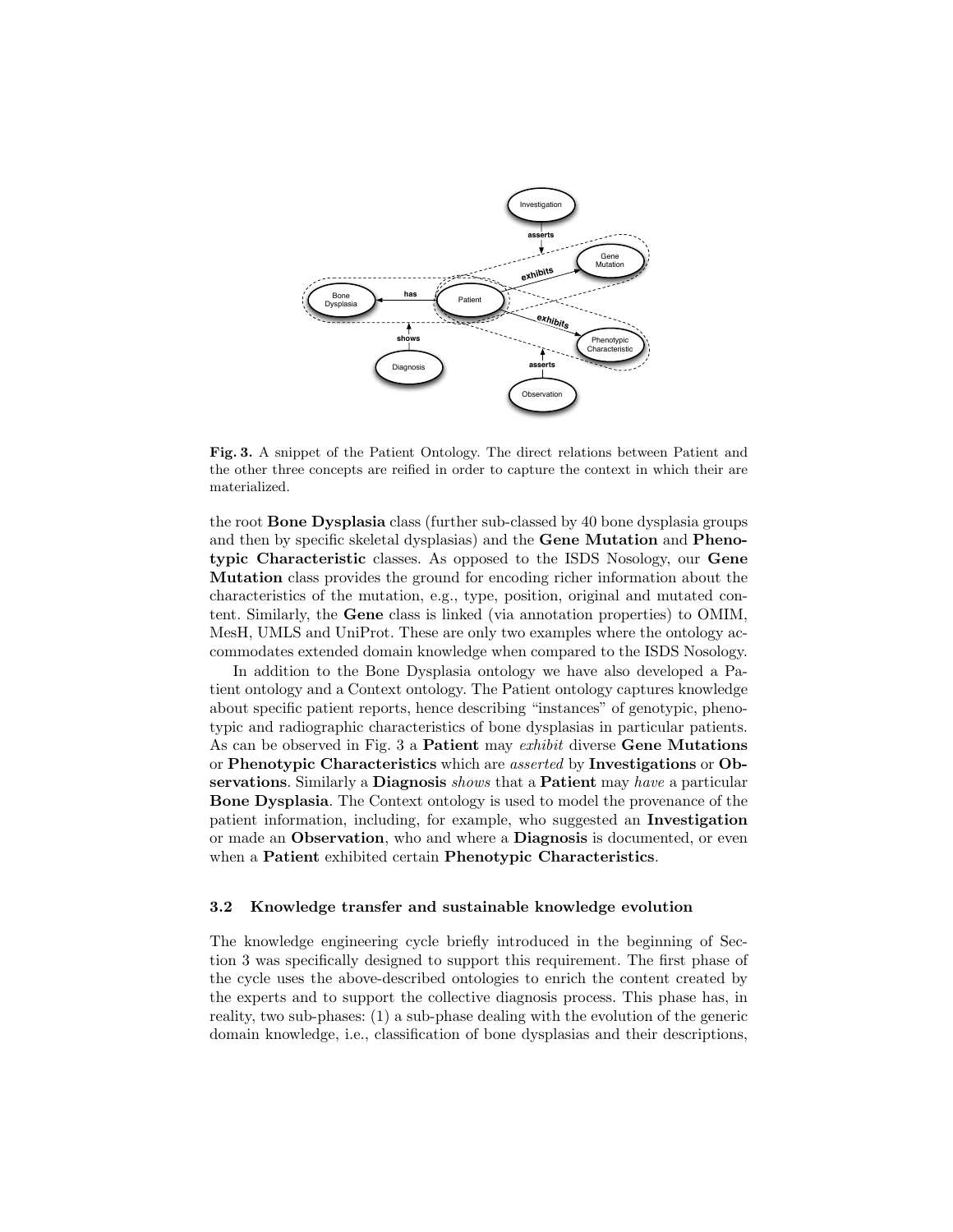and (2) a second sub-phase covering the actual use of ontologies for semantic annotation. The second sub-phase processes the patient instance data (i.e., semantically-annotated reports and diagnoses) to propose novel findings about bone dysplasias.

## (1) Domain knowledge maintenance and evolution.

From a functional perspective the experts need to keep the domain knowledge up-to-date. SKELETOME publishes all the bone dysplasias and associated information (e.g., Genes) as Web pages (via specific Drupal content types). Hence each bone dysplasia has its own publicly available Web page, similar to the way in which Wiki systems work (see, for example, http://skeletome.metadata. net/skeletome/bonedysplasia/achondroplasia). The Bone Dysplasia ontology acts as a backbone for this set of pages, as they are automatically generated from (and are in sync with) the concepts defined in the ontology. The page generation is realized via a Drupal module that we have developed, in conjunction with the Integration service from the RDF backend. This module will be released as open source and may be useful to anyone who wants to build and maintain an ontology-driven content management site, starting from an existing ontology.

Currently, the Drupal RDF extensions allow one to map existing content types to ontological concepts and/or properties. Creating pages of those content types will result in Drupal creating the associated concept instances (via rdf:type). We were, unfortunately, unable to use this support for two reasons. Firstly, while the generic Bone Dysplasia content type could have been mapped to the corresponding ontological class, we required all its instance pages to represent classes themselves, and not instances (i.e., via rdfs:subClassOf). For example, the Web page about the Stickler syndrome should be mapped to the Stickler syndrome class in the ontology, and not to an instance of the Bone Dysplasia class. At the same time, mapping manually over 1000 concepts, currently present in the ontology, is neither feasible, not sustainable. Secondly, Bone Dysplasias are related to Genes, also modelled as content type instances. Instantiating node reference property values between custom content types is currently not supported by the RDF extensions. The need to provide reasoning support, which intrinsically requires explicit relations between instances, forced us to maintain all the RDF in the RDF back-end and develop specific Drupal hooks to keep the store constantly updated, via the Integration service.

In order to support maintenance and evolution of the knowledge base, SKELE-TOME provides support for adding, renaming or removing dysplasia groups (which are direct subclasses of the Bone Dysplasia class), moving bone dysplasias (which are direct subclasses of the groups) between groups, adding newly discovered gene mutations or phenotypic characteristics, hence manipulating the structure and content of the Bone Dysplasia ontology, without the experts being aware of it. Hiding the underlying ontological concepts and details was an easy decision, because the vast majority of the experts are simple computer users.

To ensure quality control over the content of the Bone Dysplasia pages, we have imposed an editorial process. Each bone dysplasia has an associated editor, responsible for keeping the explicit information and related knowledge up-todate, by reviewing input from the community. In addition to scientific publi-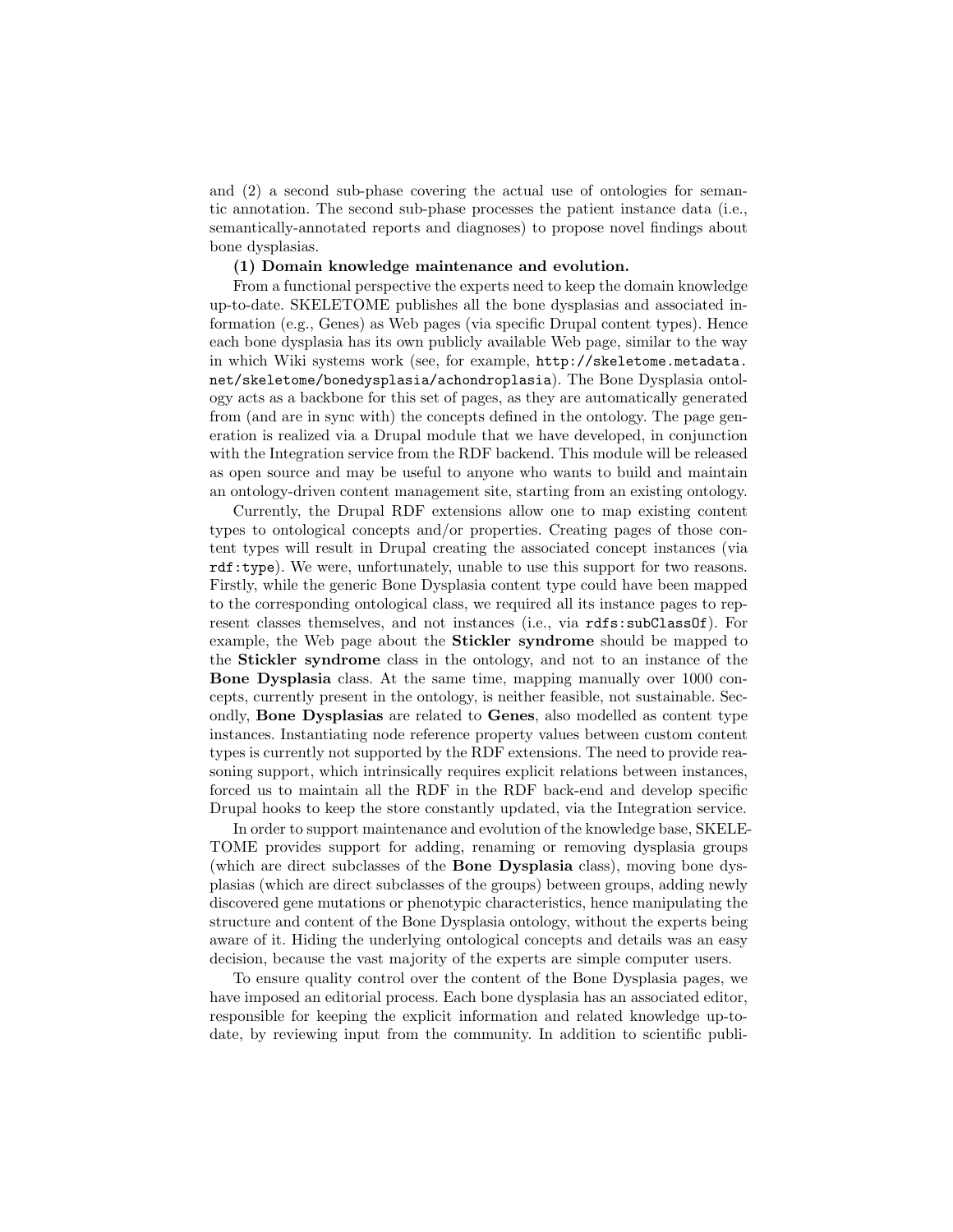

Fig. 4. [A] Semantic annotation of clinical summaries using a mixture of terms from Clinical Summary Vocabulary describing phenotypic characteristics; [B] X-Ray imagery tagging using terms from the X-Ray Vocabulary describing radiographic characteristics.

cations, this community input takes the form of statements asserted about the disease on its page, which can then be discussed and commented on by the entire community (thus enabling a "wisdom of the crowds" approach). On a periodic basis, the editor will incorporate in the main disease description those statements that were accepted by the community, and have reasonable support though scientific evidence.

In practice, the statements (or micro-contributions) carry a dual role: (i) they enable the transfer of knowledge from patient cases to the conceptual domain knowledge, as typically they would report on novel findings about the dysplasia from a particular pool of patients, and (ii) they allow us to create and maintain an expertise profile of the authors, which will lead to an authorship reputation system, similar to the one in WikiGenes [7]. The reputation of an author-expert is calculated based on the acceptance of her statements by the community, and hence the extent to which her contribution impacts on and advances the field.

## (2) Semantic annotation of patient cases.

The Bone Dysplasia ontology provides not only the backbone for the evolution of the domain knowledge, but also the means for enriching patient cases with semantic annotations. Our goal is to provide experts with the mechanism for annotating both clinical summaries, as well as X-Ray imagery with domain concepts. In order to realize the annotation, we implemented a Drupal module that transforms a given ontology into a Drupal taxonomy (i.e., vocabulary) that enables tagging. The vocabulary import may be invoked from particular root concepts and can traverse the ontology up to a specified level or the leaf nodes. The actual tags are created by looking at the literal values of specified properties. For example, one may choose to create tags from rdfs:label, but also from skos:altLabel. One significant aspect of this module is that the generated tags retain a relation to the URI of the originating concept. Hence, when an expert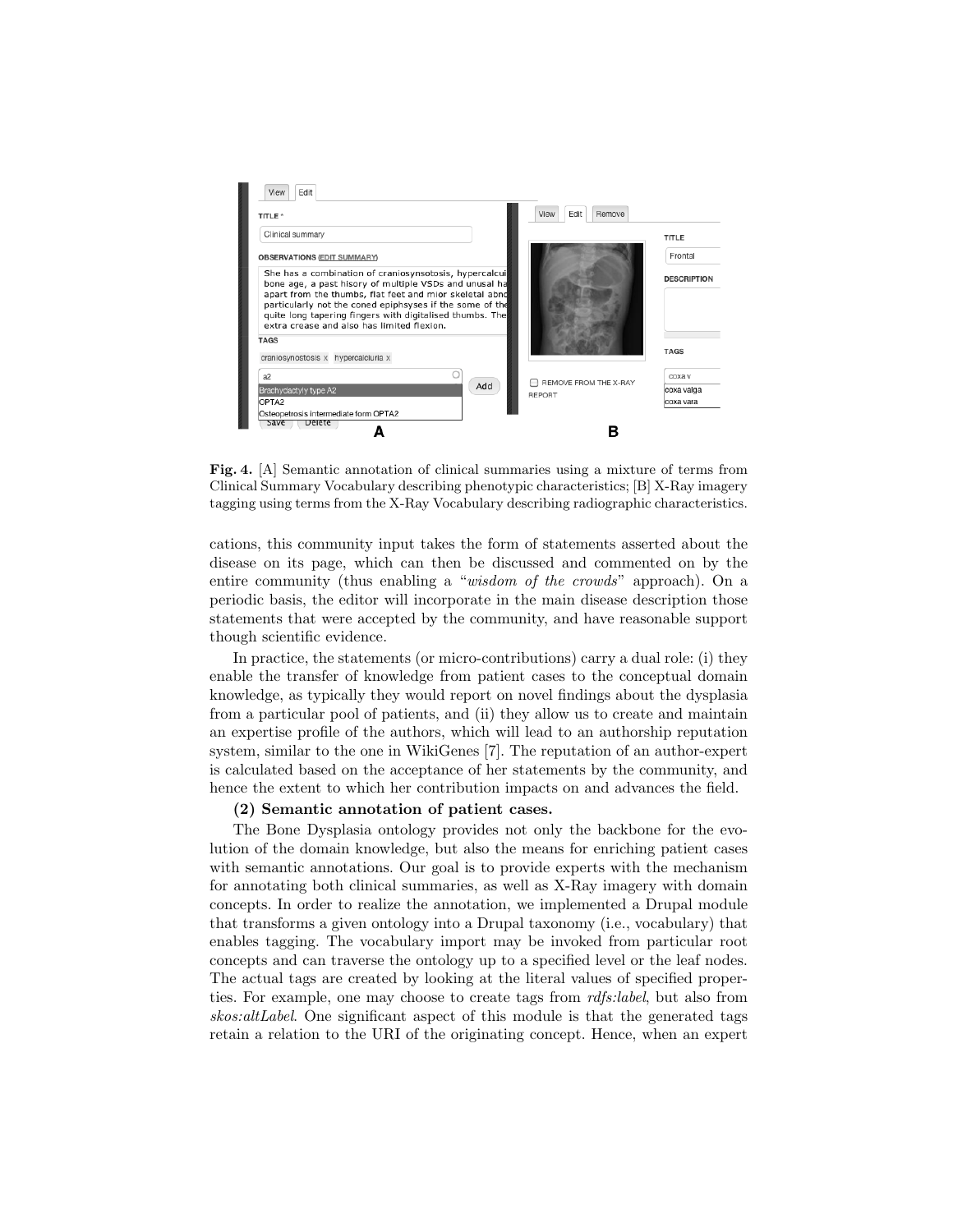tags an X-Ray with a particular tag, s/he actually annotates the image with the ontological concept supporting the tag. This module will also be released as open source later this year.

Within the context of SKELETOME, this module is used to generate two vocabularies, as depicted in Fig. 1: a vocabulary for annotating clinical summaries (from the Bone Dysplasia ontology, HP, NCI and PATO, Phenotype and Trait Ontology [8], ontologies) and a vocabulary for annotating X-Ray imagery (from the HP and the REAMS ontologies). This distinction was specifically requested by the community in order to support their current terminological practice. The annotation of clinical summaries can be done manually or semi-automatically. The semi-automatic annotation is implemented by integrating the NCBO annotator [9] for entity extraction (via the Ontology-based entity extraction component of the backend).

The annotation of patient resources is transformed in the backend, via Drupal hooks, into relations between the patient instance and the corresponding concept instances. For example, consider the annotation depicted in Fig. 4: the patient instance being examined would be related via the exhibits relation to HP:cranyosynostosis and to REAMS:coxa-valga.

The collaborative diagnosis process works in a similar manner as the annotation of clinical summaries. By adding a diagnosis to a patient, in reality, the expert annotates the patient case with the corresponding Bone Dysplasia concept. In the backend, this translates into a reification of the relation between the patient instance and a particular Bone Dysplasia instance (see Fig. 3), which is then related to a freshly created Diagnosis instance that has context information attached to it. This context information is generated from the discussion among experts and includes the votes cast on the diagnosis.

## Reasoning and searching on patient data.

Semantically annotated patient cases create a wealth of knowledge that represents a perfect application for reasoning. Leaving aside the access control aspects (detailed in the next part of the section), our goal is to close the knowledge engineering cycle by supporting both the evolution of the conceptual domain, as well as the collective decision making process in two ways. Firstly, we want to apply reasoning across current cases to propose diagnoses on newly published cases. Secondly, we want to infer novel findings on the conceptual domain, by focusing on the similarities between phenotypic, radiographic and genotypic characteristics in patient cases sharing the same diagnosis. With respect to this latter goal, we want to avoid discovering the obvious, e.g., that all patients diagnosed with Achondroplasia have a mutation in the  $FGFR3$  gene – this information is already in the domain knowledge.

The complexity of the two tasks requires a thorough investigation of the most suitable mechanisms to support them. Initially we considered reasoning across the instance data using SWRL rules for both tasks, however, we quickly realized that the rigidity of rule-based inferencing will not help us in fulfilling our goals. The SWRL rules had especially negative consequences on our second goal – the identification of features that are not present in the vast majority of cases (features that you would expect to be inferred via reasoning). Both diagnoses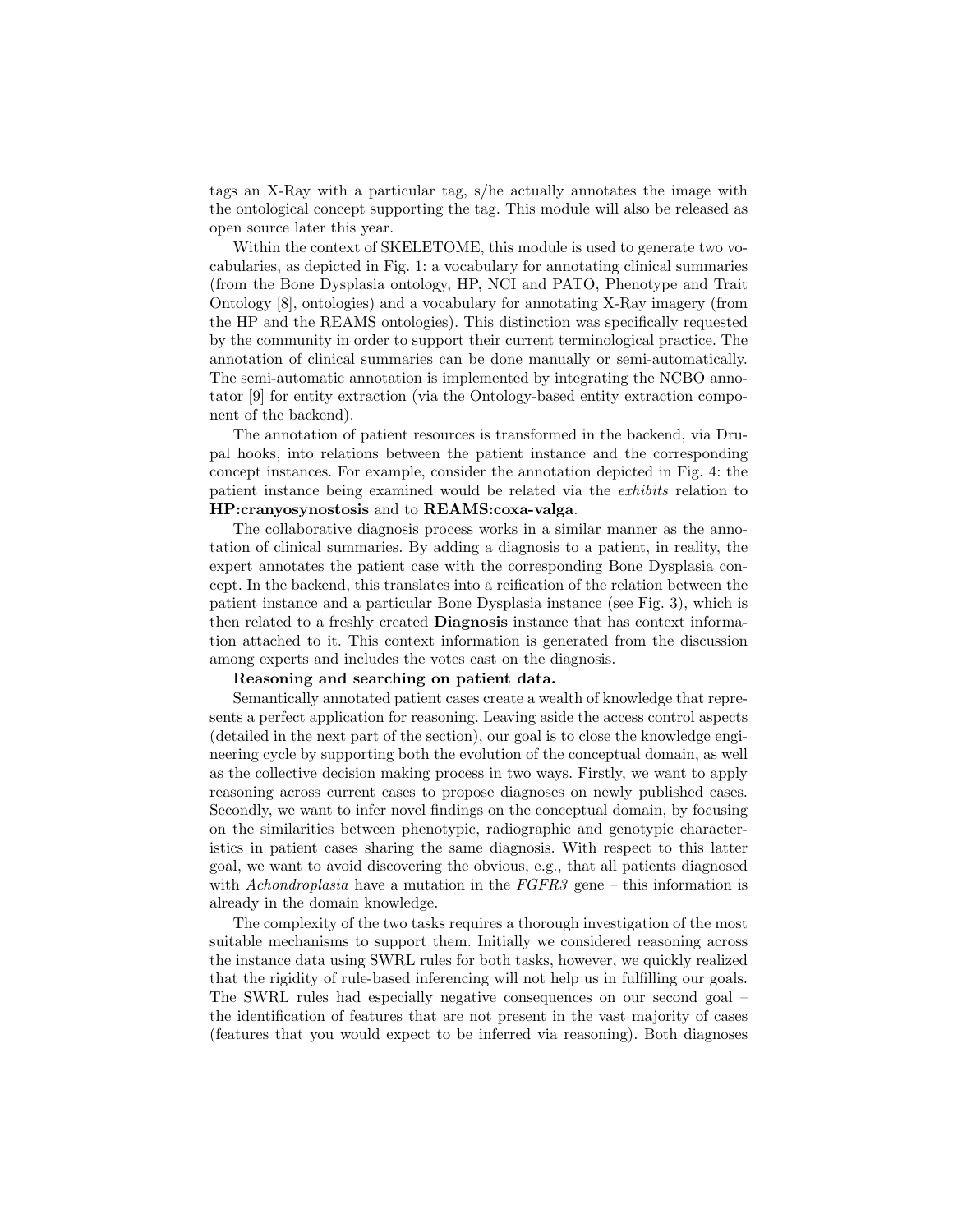and the presence of phenotypic characteristics cannot be stated with a 100% certainty. As a result, the collaborative voting mechanism currently featured in SKELETOME does not record a simple Yes/No, but uses a 5-star rating, hence allowing the experts to associate a level of uncertainty with their opinion. This rating cannot be converted into rigid/strict rules. Consequently, we are currently investigating ways of encoding the diagnosis information using fuzzy rules, in addition to using uncertainty and/or statistical reasoning techniques.

Besides reasoning (currently under investigation), the use of ontologies enables SKELETOME to provide semantic search functionality, dynamically related items and faceted browsing. This last aspect is particularly important for expert users as it allows them to quickly filter search results based on criteria, such as: patient ids, phenotypic or genotypic characteristics. Additionally, for an even richer browsing experience, we have integrated dynamic links to related knowledge items in some of the views (e.g., the dysplasia descriptions and patient clinical summaries). For example, a bone dysplasia description might have suggested links to patients diagnosed with this dysplasia or to related phenotypic characteristics. From a technical perspective, this is realized by following the relations in the ontology for the instance under scrutiny, and secondly, by analyzing the textual content (where possible) and extracting and linking domain concepts present in the knowledge base.

### 3.3 Privacy and access control

The information captured in SKELETOME is accessible via four layers of privacy and access control policies. The generic conceptual knowledge of the domain (i.e., the bone dysplasia pages and associated resources) are publicly available. The rest of the knowledge is private and accessible via group and individual-based access controls. Different groups of experts are registered within the platform and act as sub-communities within the greater community. The reason behind this group division is the need to share patient information only with a specific set of experts. Experts can, nevertheless, be members of multiple groups, and hence share their information and knowledge across all of them.

Sensitive patient information, such as name or address, is accessible only to the case initiator (individual-based access control). The purpose of exchanging patient cases is to foster advances in the field and to take advantage of the community-driven diagnosis process. However, sensitive patient information is not relevant for the diagnosis process, and hence is maintained only for provenance purposes. In reality, the so-called "participation" of the patients in these community exercises is acknowledged by the patients via written consents (also maintained within the platform, and included within the patient information).

As described in the previous sections, each patient's semantically annotated clinical data (including annotated X-Ray imagery) is stored and processed in the RDF backend. In order to enforce the individual-based access control over sensitive information, yet take advantage of the wealth of knowledge present in the entire pool of patient cases across all groups, we followed the principle of separation of concerns [10] (the fourth layer of access control). Drupal hooks were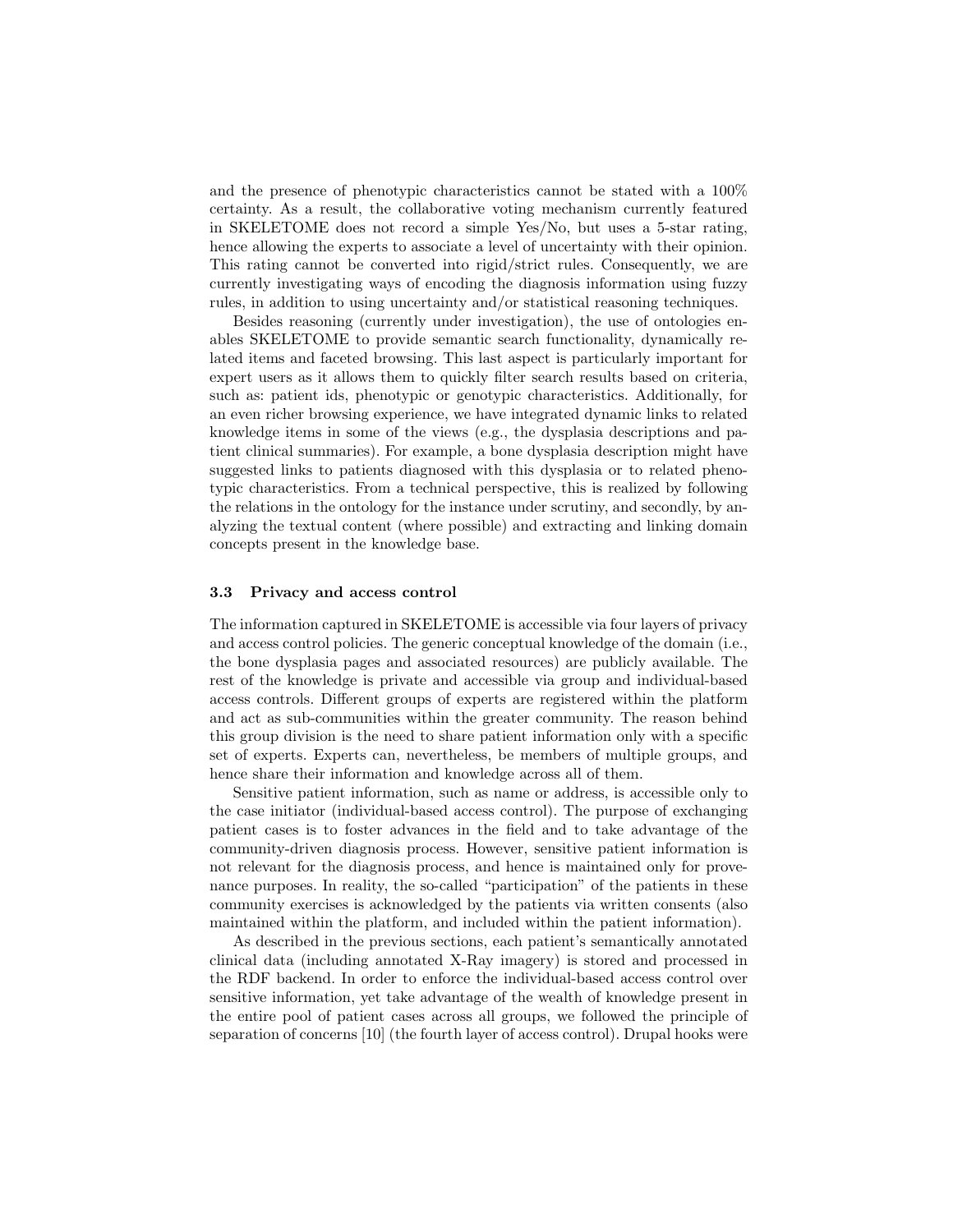implemented on the patient content type to filter the fields that are transformed into RDF instance data via the Patient and Context ontologies, and then stored via the Integration backend service. As a result, the RDF triples will model strictly phenotypic, radiographic or genotypic information, while the rest of the information (including the sensitive data) remains stored only in the Drupal database, and is subject to the three access restrictions described above. This allows us to perform reasoning on the entire set of patient clinical data, hence taking advantage of both the quantity and quality of the knowledge created by experts – whilst still restricting access to sensitive data.

## 3.4 Capturing provenance and expertise

The previous sub-sections have already provided an insight into the mechanisms implemented by SKELETOME to capture provenance and expertise. The Context ontology is used to capture provenance information, ranging from the author names and dates of assertions to timestamps on diagnoses or phenotypic characteristics. This information is then used to generate expertise profiles from asserted statements, forum discussions and collaborative diagnoses.

Currently, our expertise modeling is based on the mining of micro-contributions, based on a bag-of-concepts approach by aggregating concepts extracted via the NCBO annotator from any micro-contributions. Following this approach leads to several issues, especially when dealing with qualities of the phenotypic characteristics. For the future, our plan is to filter the output of the annotated entities by organizing them into tensors expressing quality – phenotypic characteristic associations and then use the tensors to compute the weights of the domain concepts in the context of both local and global contributions of particular individuals. Moreover, we also plan to take into account the processes that the micro-contributions undergo during their lifespan, e.g., how many times they were altered, the extent of alteration and whether or not they were incorporated in the main disease description.

## 4 Preliminary evaluation

We performed a preliminary usability study of the SKELETOME platform with a small group of eight experts from the community. The goal of the study was to compare the usability of SKELETOME against the two other "systems" currently used by the community, i.e., ESDN and Google mailing lists. At the same time we also wanted to understand how easy it is for the experts to adapt to using SKELETOME.

The evaluation consisted of two parts, with no training provided: (1) performing a series of operations on both SKELETOME and ESDN or Google mailing lists, and (2) completing a questionnaire about the usability of SKELETOME.

The tasks required to be performed for the first part were the following: (1) Search & Browse: search for a particular patient based on a given set of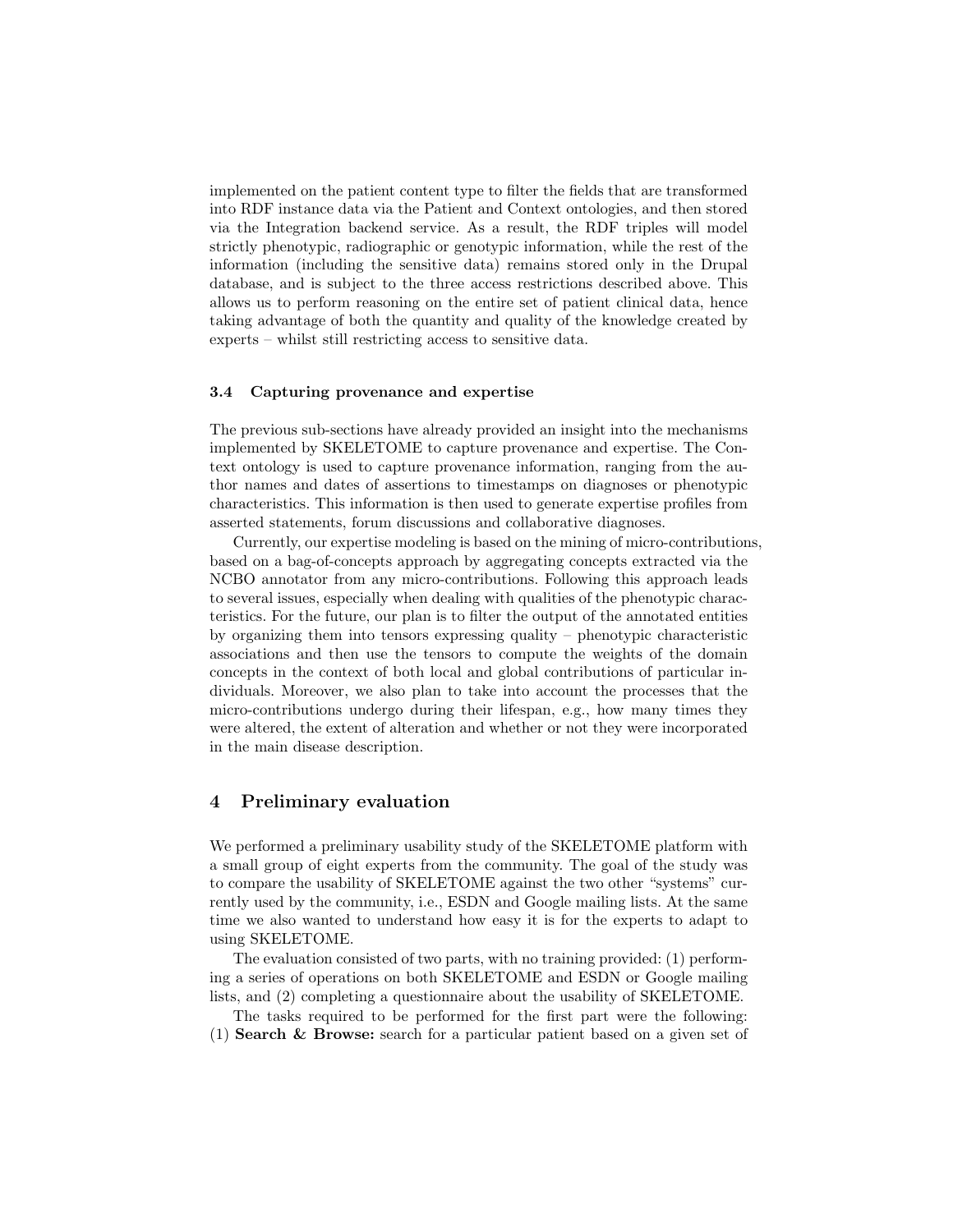Table 1. System usability questionnaire

#### Question

I found SKELETOME easy to use

I found SKELETOME to be unnecessarily complex

I think I require technical support to be able to use SKELETOME

I found the various features of SKELETOME to be well integrated

I think most colleagues would learn SKELETOME quickly

I felt very confident using SKELETOME

I needed to learn a lot about SKELETOME before I could effectively use it

phenotypic characteristics; (2) Patient case manipulation: upload and annotate a new patient case (i.e., clinical summary  $+5$  X-Ray reports); (3) Collaborative diagnosis: participate in the collaborative diagnosis process on a given patient; (4) Domain knowledge manipulation: modify the description of a bone dysplasia and add statements about it. This operation had to be performed only on SKELETOME (as the other systems do not have support for it). The experts were asked to pick one system in each category and motivate the choice by highlighting (via free text input) both the positive and the negative aspects.

The questionnaire required for the second part contained seven questions (see Table 1) with answers on a 5-point Likert scale ranging from "Strongly disagree" to "Strongly agree". These questions were adapted from the evaluation of the iCAT system [11] and from the System Usability Scale (SUS) [12].

The results of the evaluation were very positive. In the first part (choosing the "best" system), SKELETOME outperformed its opponents. In the Search & Browse task, the dynamically related items and the ontology-based faceted browsing and filtering of the search results were found to be very useful by all experts, and judged as critical missing aspects from the other systems. The Patient case manipulation task was the highlight of the evaluation, as all eight experts were particularly impressed by the possibility of annotating X-Rays and clinical summaries with domain concepts, and by the drag'n'drop functionality for uploading X-Rays. The third and last common task was found to be very similar to the ESDN functionality (50% voted for ESDN and 50% for SKELE-TOME), although the 5-star rating system was regarded as a positive addition by six out of eight experts. Finally, the fourth task (with no competition) was regarded as extremely useful to support their collaborative effort of maintaining and evolving the domain knowledge.

The questionnaire results were also positive. SKELETOME was found to be easy to use and well integrated by 87% of experts (7 out of 8), although 75% of experts did fell that they would require some time to learn to use it effectively. Functionalities, such as drag'n'drop or related items, made all the experts confident in using the platform. Some technical support was required with some users (37% of experts), however, it was only at the very beginning and did not influence the positive results of the questionnaire.

Overall, SKELETOME performed as we have expected, and indicated that Semantic Web technologies have the potential to make a real positive differ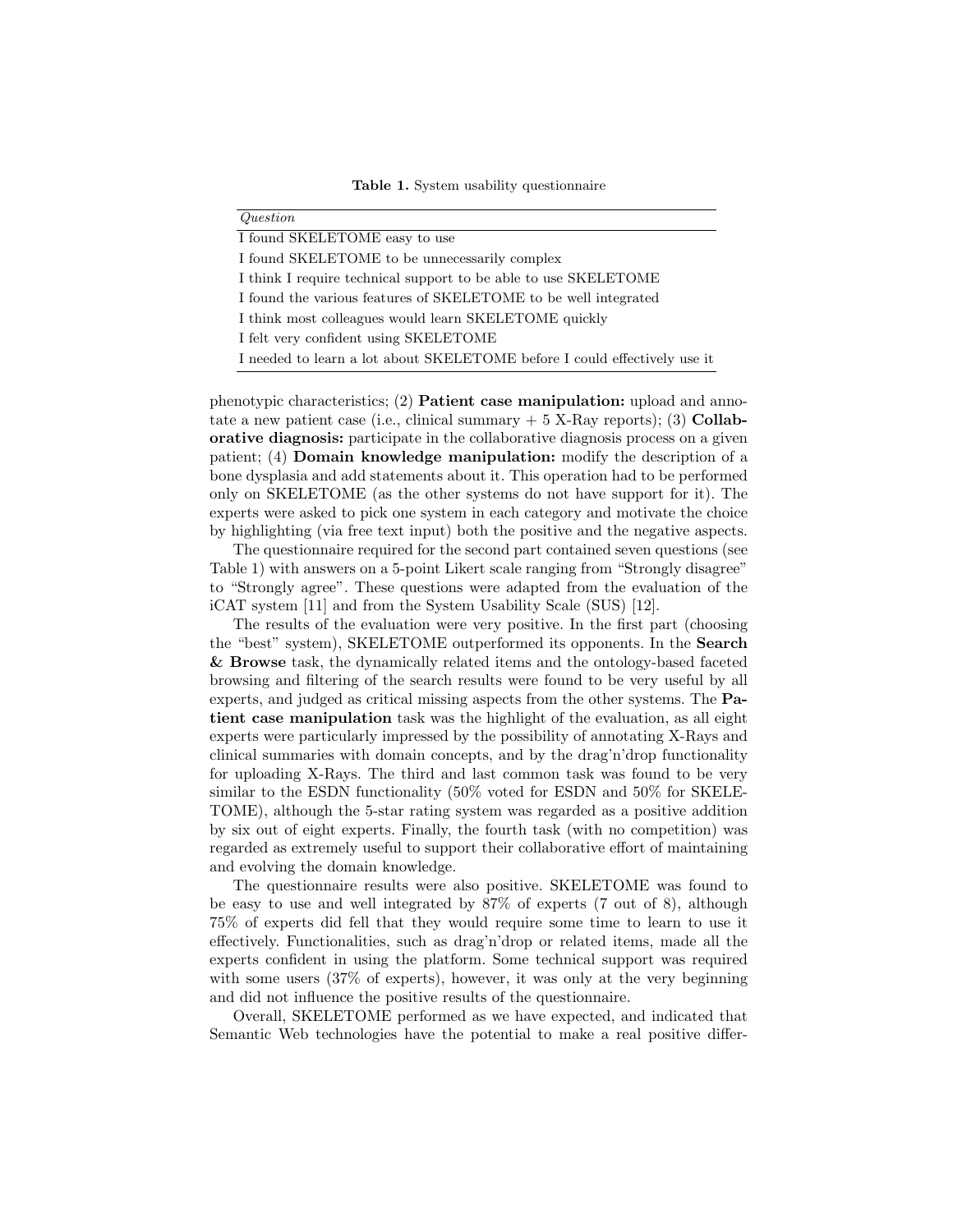ence when applied in the right context and seamlessly built into familiar user interaction components.

# 5 Related Work

The SKELETOME platform is built on the work performed by the initiators and developers of the Drupal RDF extensions (described initially for Drupal 6 in [13]). Their continuous efforts, that resulted in support for RDF in core Drupal 7, are highly appreciated. However, as discussed earlier in the paper (see Sect. 3.2), in order to support a dynamically evolving skeletal dysplasia knowledge base, we required a different approach than the current top-down RDF mappings. Hence, we used the Drupal RDF core support, but developed our own set of modules, to be openly released to the community later this year.

The literature contains numerous descriptions of related systems, many using Wikis as their backbone. Semantic MediaWiki [14] was a pioneer in the area, being one of the first Wikis to embed semantic capabilities, packaged as extensions of MediaWiki. This led to its wide-spread adoption and application in many diverse domains. [15] is one example that adopted and applied the principles of Semantic MediaWiki. IkeWiki [16] on the other hand, is a stand-alone Semantic Wiki, providing similar functionality to Semantic MediaWiki and developed entirely in Java and AJAX.

Focusing on the biomedical domain, we identified BOWiki [17] and ConceptWiki <sup>15</sup> [18] as the most relevant with respect to our platform. BOWiki is a Semantic Wiki, designed for expert database curation, providing users with automated reasoning capabilities to verify the consistency of continuously added content to the knowledge base. ConceptWiki, or more concretely the WikiProteins part of it, is based on MediaWiki and enables experts to collaboratively curate knowledge about proteins. It incorporates several large knowledge bases, such as Gene Ontology, UMLS or Swissprot [19], to be used for the annotation and definition of terms, however, without providing a strict formalization of the knowledge or any reasoning support. The skeletal dysplasia curation aspect of the SKELETOME platform is reasonably similar to these approaches. However, while the generic goal of such Wikis is ontology engineering and population, SKELETOME extends this goal via the knowledge engineering cycle to learn new knowledge both from the growing pool of patient studies, as well as from the collaborative decision making process.

Another system of particular relevance is WikiGenes [7]. As opposed to typical Wikis, WikiGenes shifts the focus from creating knowledge to capturing the context of the knowledge via scientific artefacts (e.g., hypotheses or claims), in addition to fine-grained provenance. WikiGenes is special because it supports a reputation system for authors of the scientific artefacts based on their contributions to the field and their rating from other researchers. We adopted this concept and implemented it via the statements that can be added in conjunction

 $15$  http://conceptwiki.org/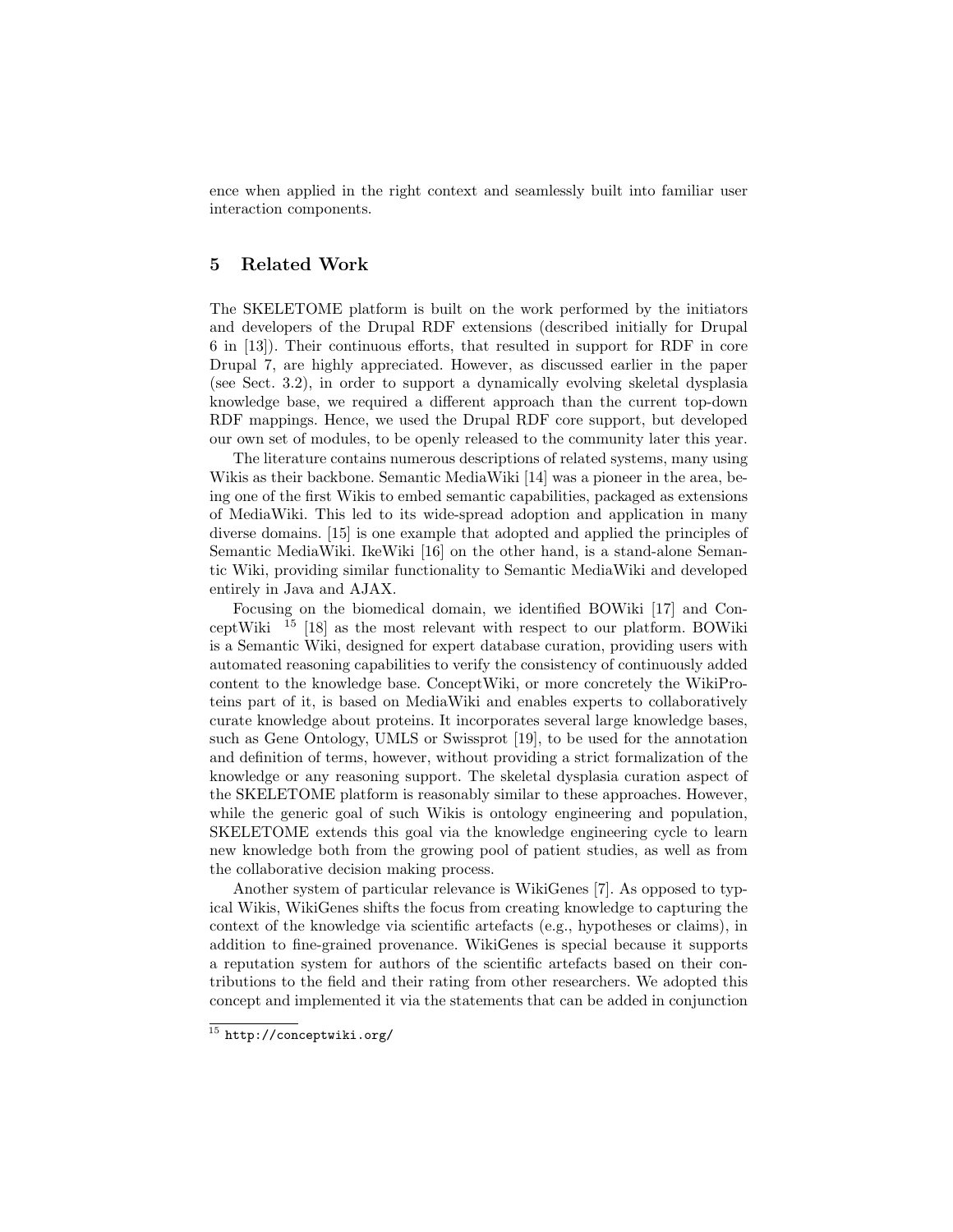to Bone Dysplasia concepts. However, in our case, these are more than mere conjectures, as they are (usually) supported by evidence emerging from the patient studies thus enabling one to track their evolution from the original patient data to the hypothesis at the generic conceptual level.

Outside of Wikis, the most notable and recent related effort is the custom WebProtégé [20] system built by the Stanford Center for Biomedical Informatics Research to help develop the 11th revision of the International Classification of Diseases  $(ICD-11)$  [11]. As with all the other tools in the Protégé suite, this system is specifically tailored towards efficient collaborative ontology engineering. As a result, in this respect it provides superior functionalities when compared to the Bone Dysplasia engineering aspect of SKELETOME. Nevertheless, we don't regard this as a negative point since it represents only one of the steps in the platform's knowledge engineering cycle. Additionally, in its current shape, SKELETOME serves its purpose of hiding the actual ontology evolution from the experts yet providing the mechanisms for keeping the knowledge up-to-date and enabling a shorter publishing cycle for the ISDS Nosology.

# 6 Conclusions

This paper describes the results to-date of our on-going effort in building a community-driven knowledge curation platform for the skeletal dysplasia domain. SKELETOME deploys an ontology-driven knowledge engineering cycle, aimed to support the evolution of the domain knowledge through the semantic enrichment of patient cases and via reasoning support that enables faster discovery of new knowledge and relationships. As the evaluation has shown, SKELE-TOME generates many benefits to the community and improves collaboration and knowledge exchange among the experts in the field. From a technical perspective, we believe that one of SKELETOME's main contributions is advancing the work started by Corlosquet et al. [13] in integrating Semantic Web technologies in the widely adopted Drupal CMS.

Future work on the platform will focus on developing novel mechanisms to support expertise modeling from micro-contributions and reasoning using fuzzy statements. From a functional perspective, we intend to integrate a notification mechanism, with personalized triggers on user-defined actions (e.g., notify me if anyone uploads a patient case that has these clinical attributes). In addition, to enhance the extent and ease of user interaction with the system, we plan to develop an email-based and iPhone app that enables the upload of clinical summaries and X-Ray reports.

# Acknowledgments

The work presented in this paper is supported by the Australian Research Council (ARC) under the Linkage grant SKELETOME – LP100100156. The authors would like to thank Hasti Ziamatin and Razan Paul for their implementation support. Special thanks go to Tania Tudorache for her comprehensive and useful feed-back.